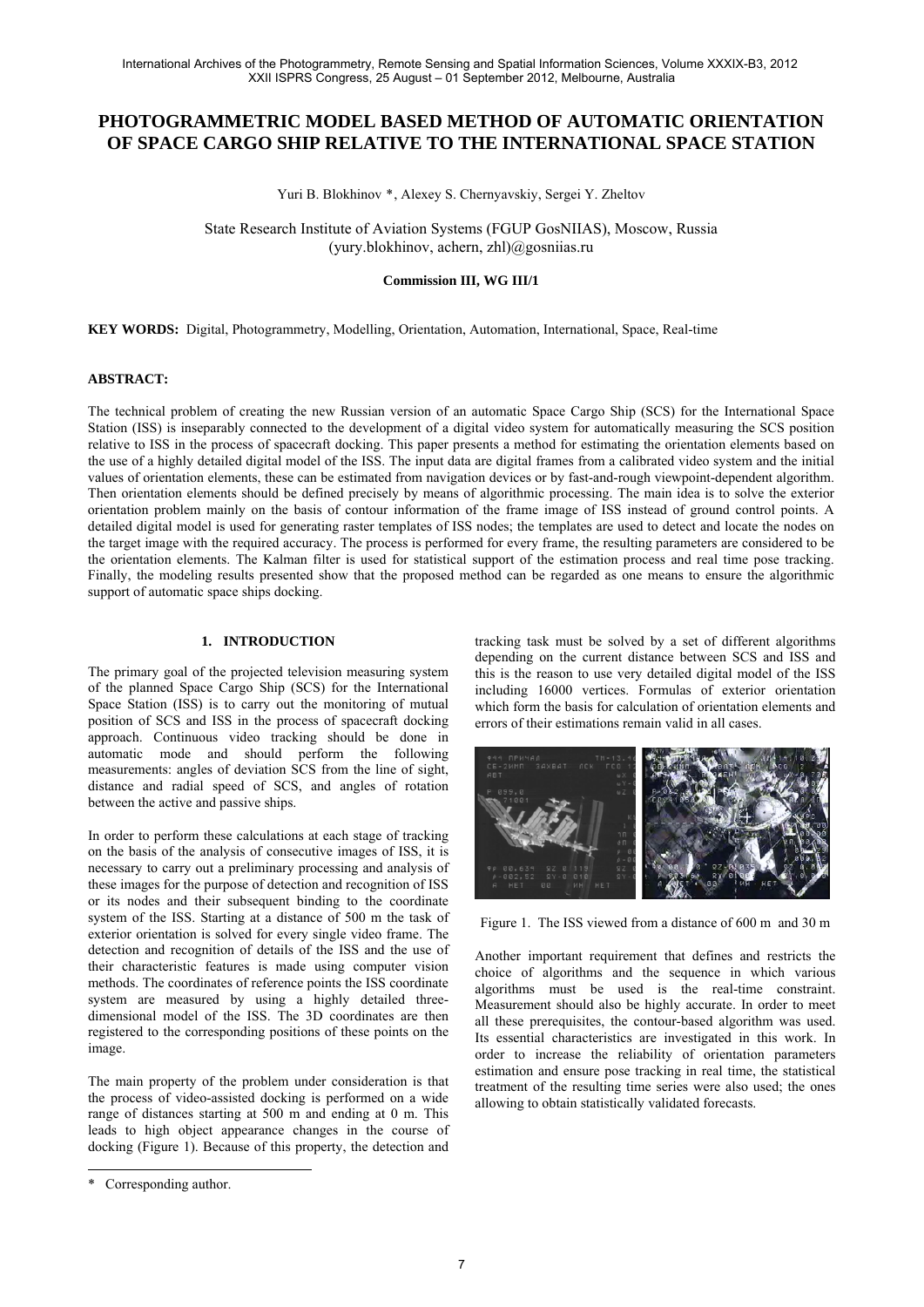A detailed description of the developed algorithms is presented in Section 2 of this paper. Results obtained on synthetic and real dataset are shown in Section 3.

## **2. ITERATIVE POSE ESTIMATION ALGORITHM BASED ON CONTOUR TEMPLATES**

## **2.1 Distance between image and projected contours**

Assuming approximate initial pose estimate is available, the model is projected onto the image plane, and a contour representation of the projection if obtained. This contour, which is one pixel thick, is called contour template. The pose estimation problem consists in finding pose parameters (camera position specified by three rotation angles and three coordinates) which minimize the difference between the contour template and the image. In this work we present an iterative algorithm for pose estimation based on distances from the model's projected contours and image edges.

The first step is to obtain the projected contour of the model. Since the 3D model of the object is known, this task is performed using *z*-buffering and rasterization algorithms. Next, in each point belonging to the projected contour we compute the distance from the point to the nearest edge on the image. The search for the nearest edge is performed along the line parallel to the vector normal at the current contour point. Only edges which are parallel to the projected contour are considered. To achieve this, the image is convolved with a bank of filters which accentuate edges of particular direction. In this work we quantize the search directions into four bins corresponding to 0°, 45°, 90° and 135°. The video frame is thus convolved with four 7х7 filters, with kernels equal to the Gaussian derivative along the *x*-coordinate rotated in the direction  $\theta$  (Geusebroek, J.-M., 2003). Various parts of ISS are accentuated by different directional filters.

The contour-based pose estimation algorithm originates from the works of Lowe (Lowe, D. G., 1991) and (Vacchetti, L., et al., 2004). For each point  $(x_0, y_0)$  located on the contour template we inspect a set of image points,  $X_j(x_0, y_0; \theta) = (x_0 + j\cos\theta, y_0 - j\sin\theta)$ ,  $j \in [-R, R]$ . The points are located on both sides of the contour, on the straight line  $L_{\theta}$  which is perpendicular to the contour in the current point. The radius of the search neighborhood along the line is denoted by *R*. In every point  $X_j(x_0, y_0; \theta)$  the absolute value of the previously computed directional derivative along direction  $\theta$  is analyzed. Points where these values exceed a threshold are stored into a list. For every point  $(x_j, y_j)$  from the list, we compute the signed distance from  $(x_j, y_j)$  to the line specified by the normal vector with coordinates  $(\cos \theta, -\sin \theta)$  passing through the point  $(x_0, y_0)$  (the line is tangential to the projected contour). We use the screen coordinate system in which the y-axis points downwards and (0, 0) corresponds to the upper left corner of the image. The search for the nearest edge is illustrated in Figure 2; the projected contour is drawn by a dashed line. The signed distance is computed as

$$
d_j = (x_j - x_0)\cos\theta - (y_j - y_0)\sin\theta. \tag{1}
$$

The distance is positive if the points  $(x_0, y_0)$  and (0,0) are located in the same half-plane with respect to the straight line; otherwise it is negative.

The misfit function is the sum of all squared reprojection errors, i.e. distances between all projected contour points to the closest corresponding image edges:

$$
F(\mathbf{m}) = |\mathbf{d}(\mathbf{m})|^2.
$$
 (2)

The vector  $\mathbf{m} = \{\omega, \varphi, \kappa, T_x, T_y, T_z\}$  contains the pose parameters, three rotation angles and three camera coordinates that are to be found.



Figure 2. Search for the closest edge

### **2.2 Expressions for contour-based distance and its derivatives**

Before starting the process of iterative pose estimation using the projected contour template, it is necessary to find the threedimensional coordinates of points whose projections belong to the contour. The "inverse projections" of the points lying on the contour are found by tracing the imaginary rays coming from the camera through the image plane and finding their intersection with the 3D model, assuming that pose parameters are known. In this way, every contour point is represented by a set of its 2D pixel coordinates  $(x_i, y_i)$  and 3D coordinates  $(X_i, Y_i, Z_i)$ . Let us assume that the camera (or observer) coordinates are given by  $\mathbf{T} = (T_x, T_y, T_z)^T$ . The angles of rotation around the coordinate axes are  $\omega$ ,  $\varphi$  and  $\kappa$ . The pixel coordinates  $(x, y)$  of a point with homogeneous coordinates  $\mathbf{x} = (X, Y, Z, 1)^T$  can be found according to

$$
x = u/t
$$
  
\n
$$
y = v/t
$$
\n(3)

$$
[u, v, w, t]^T = \mathbf{PVx} \tag{4}
$$

$$
\mathbf{V} = \begin{bmatrix} \mathbf{R}^T & -\mathbf{R}^T \mathbf{T} \\ 0 & 0 & 0 & 1 \end{bmatrix}, \tag{5}
$$

 $\Gamma$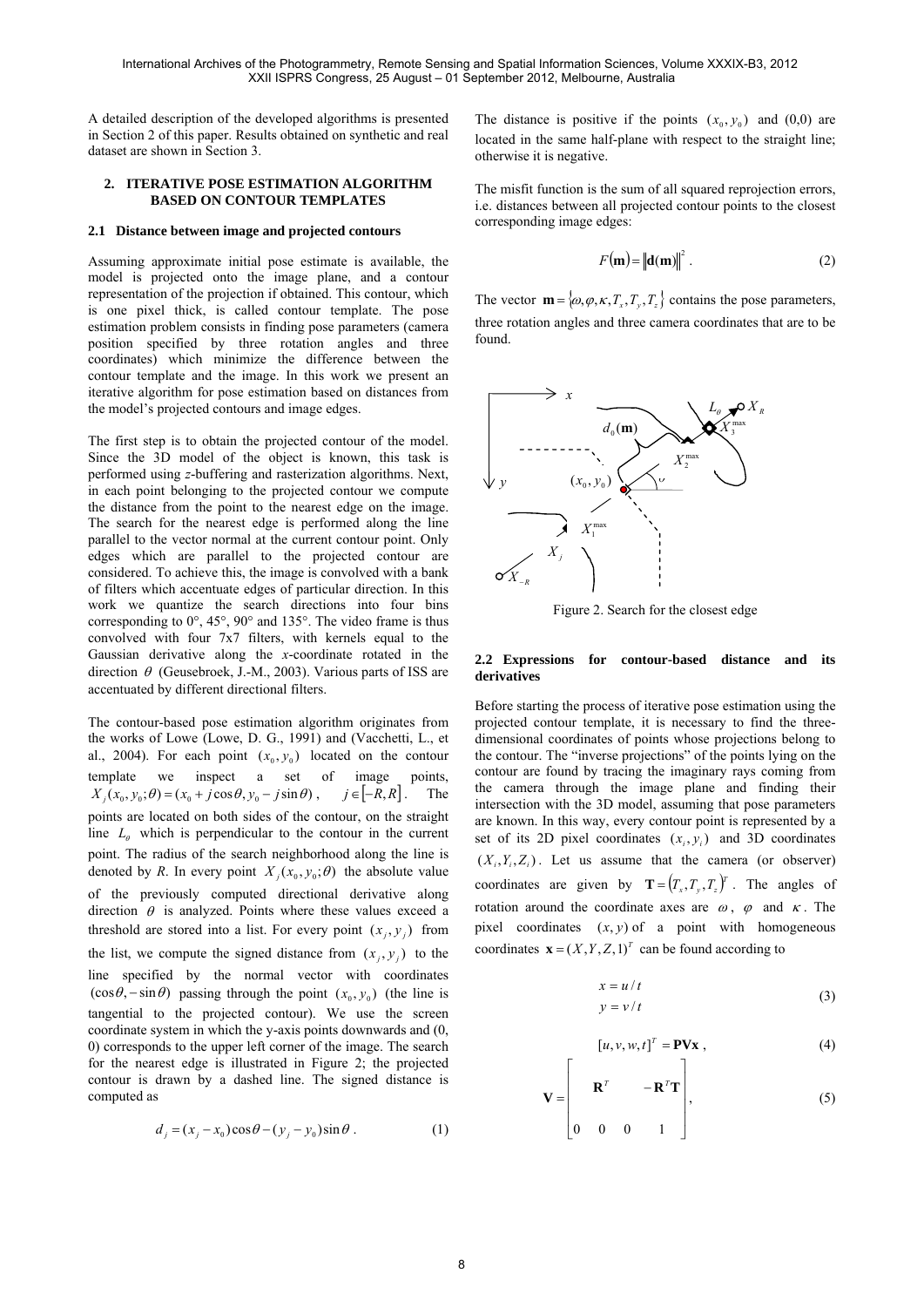International Archives of the Photogrammetry, Remote Sensing and Spatial Information Sciences, Volume XXXIX-B3, 2012 XXII ISPRS Congress, 25 August – 01 September 2012, Melbourne, Australia

$$
\mathbf{P} = \begin{bmatrix} f & 0 & -W/2 & 0 \\ 0 & -f & -H/2 & 0 \\ 0 & 0 & z_f/(z_f - z_n) & -z_f z_n/(z_f - z_n) \\ 0 & 0 & -1 & 0 \end{bmatrix}
$$
 (6)

where  $V =$  view matrix **P** = projection matrix *f* = focal distance in pixels  $W, H$  = width and height of the image  $z_n$ ,  $z_f$  = coordinates of the near and far clipping planes.

The  $3x3$  rotation matrix **R** in (5) is fully specified by three angles, and depends on the system of angles used. Since the screen coordinates of any 3D point can be computed analytically using formulas (3)-(6), it becomes possible to obtain the expressions for partial derivatives of pixel coordinates with respect to pose parameters:

$$
\frac{\partial x}{\partial m_i} = \frac{1}{t} \left( \frac{\partial u}{\partial m_i} - \frac{u}{t} \frac{\partial t}{\partial m_i} \right)
$$
\n
$$
\frac{\partial y}{\partial m_i} = \frac{1}{t} \left( \frac{\partial v}{\partial m_i} - \frac{v}{t} \frac{\partial t}{\partial m_i} \right)
$$
\n(7)

where  $m_i$  is the *i*-th component of **m**. Partial derivatives of the signed distance are given by

$$
\frac{\partial d}{\partial m_i} = -\frac{\partial x}{\partial m_i} \cos \theta + \frac{\partial y}{\partial m_i} \sin \theta \tag{8}
$$

#### **2.3 Iterative minimization of contour-based distance**

In order to find the six unknown parameters that minimize the function (2) we use Levenberg-Marquardt method. Assuming that an initial guess  $m^0$  exists, on every iteration the residual  $\mathbf{r} = \mathbf{d}(\mathbf{m}^t)$  and the Jacobian matrix  $\mathbf{J}(\mathbf{m}^t)$  are computed and used to update the estimate according to

$$
\delta_{\mathbf{m}} = -(\mathbf{J}^T \mathbf{J} + \lambda \text{diag}(\mathbf{J}^T \mathbf{J}))^{-1} \mathbf{J}^T \mathbf{r} \tag{9}
$$

$$
\mathbf{m}^{t+1} = \mathbf{m}^t + \delta_{\mathbf{m}} \tag{10}
$$

The scalar parameter  $\lambda > 0$  is changed dynamically over the course of the iterations. The second term in (9) allows taking into account the non-uniform curvature of the misfit function. At the first iteration  $F(\mathbf{m}^0)$ ,  $\mathbf{r}(\mathbf{m}^0)$  and  $\mathbf{J}(\mathbf{m}^0)$  are computed. Using the initial value of  $\lambda = 10^{-3}$  a trial solution **m** is found according to  $(9)$  and  $(10)$ . If at iteration *i* the condition  $F(\widetilde{\mathbf{m}}) < F(\mathbf{m}^{i-1})$  is true, then  $\mathbf{m}^i = \widetilde{\mathbf{m}}$ ,  $\lambda = \lambda/10$ . In this case the Jacobian is recomputed, along with the new value of the residual  $\mathbf{r}(\mathbf{m}^i)$ , and a new iteration starts. Otherwise,  $\lambda = 10\lambda$ ; the computation of the trial solution  $\tilde{m}$  is performed until either the misfit function decreases, or any other termination condition is satisfied.

False edges are frequent in images. Such edges may have a higher absolute value of the directional derivative than true image edges. It is therefore necessary for each inspected contour point  $(x_i, y_i)$  to take into account *all* the local maxima

of the image derivative along direction  $\theta_i$  that are within the *R*neighborhood of it. This can be done by using a modified misfit function:

$$
F(\mathbf{m}) = \sum_{i=1}^{N_C} \rho(d_i)
$$
 (11)

where  $N_c$  is the number of pixels lying on the projected contour, and the function  $\rho(x)$  penalizes outliers, i.e. points located at a distance that exceeds some threshold (Vacchetti, L., 2004). In our work we used the Tukey function

$$
\rho_{\text{Tuk}}(x) = \begin{cases} \frac{c^2}{6} \left[ 1 - \left( 1 - \left( \frac{x}{c} \right)^2 \right)^3 \right], & \text{if } |x| \le c \\ c^2 / 6 & \text{otherwise.} \end{cases}
$$
(12)

The minimization of (11) may be reinterpreted as a least squares minimization with reweighting (Lepetit, V., Fua, P., 2005). Weights are chosen according to the formula

$$
w_i = \frac{\sqrt{\rho(d_i)}}{d_i} \,. \tag{13}
$$

The misfit function then becomes

$$
F(\mathbf{m}) = \left\| \mathbf{W} \mathbf{d} \right\|^2 \tag{14}
$$

where  $W = diag(w)$  is a matrix of weights,  $w = \{w_1, \ldots, w_{w_n}\}\$ . The Levenberg-Marquardt step (9) is rewritten as

$$
\delta_{\mathbf{m}} = -(\mathbf{J}^T \mathbf{W}^2 \mathbf{J} + \lambda \text{diag}(\mathbf{J}^T \mathbf{W}^2 \mathbf{J}))^{-1} \mathbf{J}^T \mathbf{W}^T \mathbf{r}.
$$
 (15)

#### **2.4 Contour-based algorithm and Kalman filter**

Contour-based algorithm for estimation of exterior orientation elements of ISS based on appropriate contour templates is very time-consuming. It doesn't manage to process each video frame in real time. Therefore parallel algorithm of processing and tracking on the basis of widely known Kalman filter was realized. The algorithm under consideration uses the results of contour based one as input data.

1. At receipt of the frame with number n on the basis of the previous data of estimation algorithm Kalman filter is initialized.

2. Kalman filter predicts data at the moment of n+1.

3. These data move to contour algorithm as new position estimation.

4. As contour algorithm works the values for  $n+1$ ,  $n+2$ , ..., n+k are defined by Kalman filter as a forecast in the mode of absence new input data.

5. At the moment of time of n+k new data are arrived from contour algorithm from the moment number n.

6. According to these data Kalman filter corrects values of parameters for time n, and then data for n+k in are recalculated in the mode of absence new input data.

7. Step 2 is repeated.

This technique including fusion of contour-based algorithm and Kalman filter was tested on modelling and real data/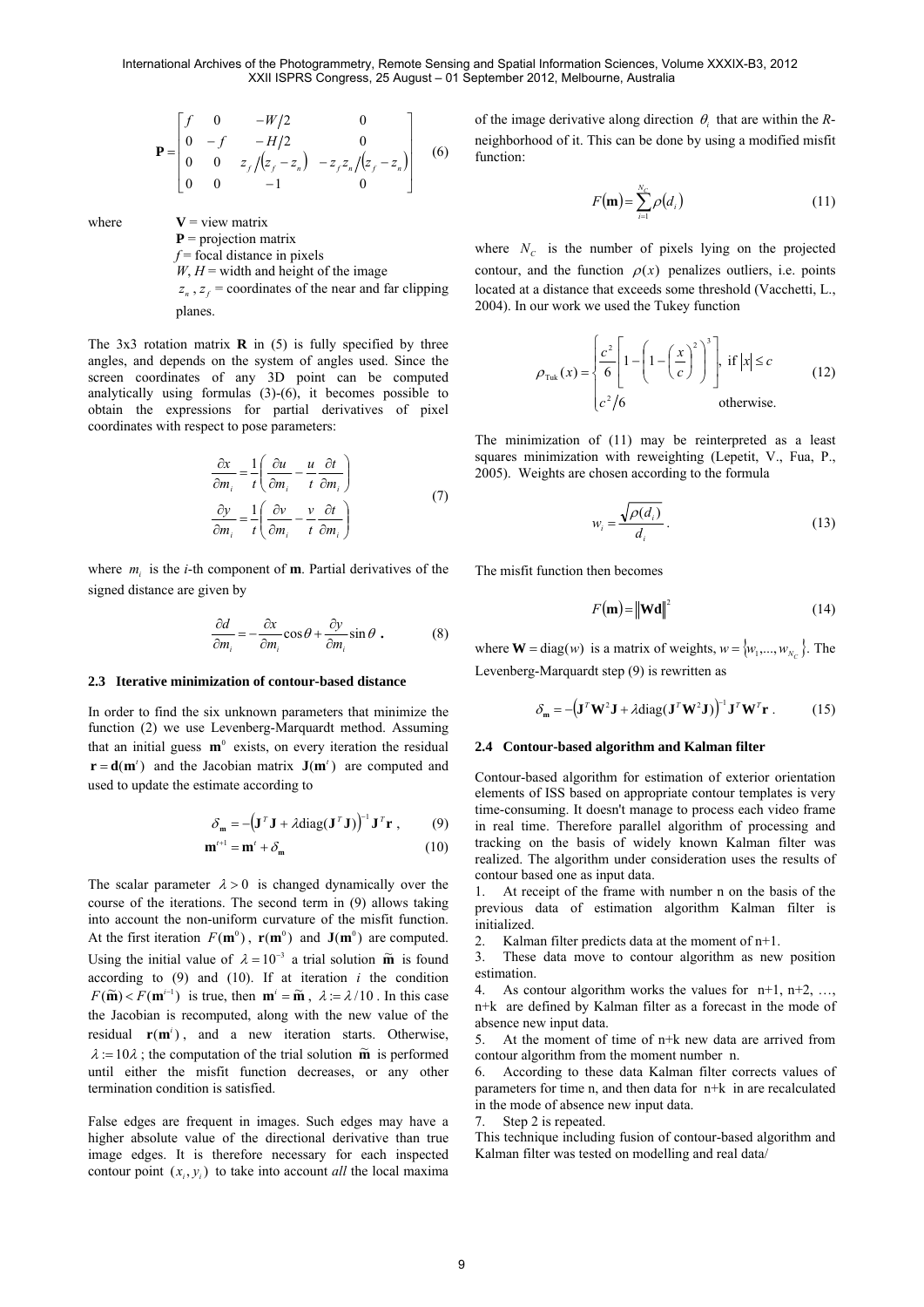# **3. NUMERICAL EXPERIMENTS**

In our situation the complexity of testing of the developed method was connected with that for real videos of spacecraft docking there are no exact measurements of trajectory coordinates and angles. For testing of algorithm the modeling data were used. These data include the trajectory, simulating real trajectory of spacecraft docking and synthesized by specialized software modeling high realistic video film corresponding to given trajectory. Known values of coordinates and angles allow to make an assessment of accuracy of algorithm at this stage. Then the algorithm was tested on a real video with only visual quality assessment. The 3D model of the ISS used for the experiments presented in this work consisted of about 16000 vertices.

The algorithm for iterative model-based pose estimation has been used to track the International Space Station by first analyzing a synthetic video sequence depicting the approach procedure. Although, in principle, the ISS contains moving parts such as solar panels, we assume that its exact configuration is known for each particular docking mission. The initial estimate of SCS position (three angles and three coordinates) relative to the ISS is known also. The algorithm was initialized by the approximate pose parameters. In Figure 3 we demonstrate the initial estimate superimposed over the video image, and in Figure 4 the final solution obtained by running the iterative contour-based algorithm is shown. Visual quality assessment from Figure 5 shows that contour visually matches the real image edges. The tracking of the model was performed over a period of several minutes during which the SCS travelled along a spiral-like trajectory for a total displacement of about 600 meters. Figures 6–8 demonstrate the orientation angles corresponding to the modeled trajectory (solid lines) as well as the orientation angles recovered by our contour-based tracking algorithm (dashed lines). The mean squared errors (MSE) for angles under estimation are:

| $MSE(\omega) = 0.1627,$    |
|----------------------------|
| MSE( $\varphi$ ) = 0.6571, |
| $MSE(\kappa) = 0.4397,$    |

all values are satisfactory.

The distance threshold for the search of closest edges was fixed at  $R = 50$ , the Tukey function parameter was set to  $c = 10$ . These parameters can be changed depending on the translation value between two consecutive video frames and the standard deviation of distances from the projected contour to the nearest edges. Regions of the image were treated as potential edges if the absolute value of the directional derivative exceeded a threshold of 5. The threshold value depends on the image contrast, and in principle it should be updated dynamically depending on photometric conditions.

Five hundred random uniformly distributed contour points were used for computing the misfit function on each iteration. Most computation time was spent on computing the projected contour and calculation of the Jacobian matrix. These operations involve simple 3x3 or 4x4 matrix-vector multiplications and are easily parallelizable. It was observed that the Levenberg-Marquardt method usually converges in about eight iterations, and the misfit function is computed, on average, 15-17 times per video frame.



Figure 3. Contour generated by the initial orientation estimate



Figure 4. Model contour fitted to image using found pose parameters



Figure 5. Zoomed-in fragments of Figure 4 and Figure 5



Figure 6. Recovered orientation angle  $\omega$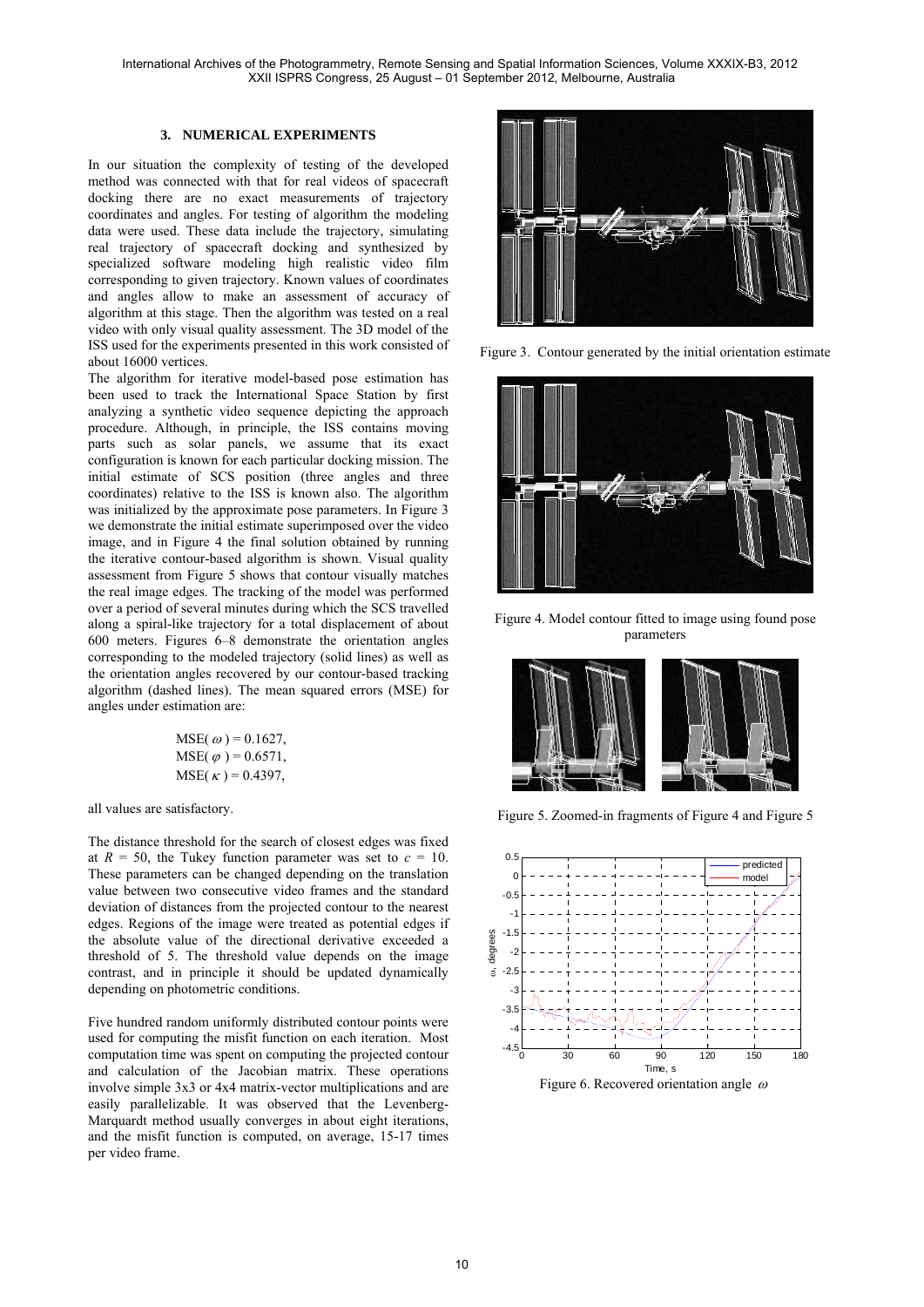

Figure 8. Recovered orientation angle  $\kappa$ 

The algorithm allows tracking objects given their 3D models. The convergence of the iterative algorithm depends on the availability of a good initial estimate. The procedure of recovering orientation parameters is ambiguous since there are many configurations that give rise to approximately the same projected contours. It may happen that the algorithm does not converge to the right optimum; this is due to the presence of false edges such as structures that are parallel to the true edges. Contours of the docking module should allow resolving the ambiguities in the determination of angles – however, since the docking module is small relative to the ISS a whole, the contribution of its contours in the whole misfit function is relatively modes. False edges often arise from shadows, especially long and contrasting shadows are cast by solar panels. In some flybys, additional distracting contours appear due to the texture of the Earth's atmosphere.

Then the algorithm was tested on a real video with only visual quality assessment. The real dataset contained telemetry information which was overprinted on the video sequence. Pixels belonging to textual information have been ignored by means of a binary mask which was created offline. Along with high noise level, flare and unfavorable lighting conditions it makes the problem of ISS image matching very difficult (Figure 9). The total fraction of successful image matching for real video frames is 20-30% less then in case of modelling video. An example of successful fitting of the contour template to the real video frame is shown in Figures 10 and 11.



Figure 9. Frame with frare



Figure 10. Initial pose estimate



Figure 11. Contour obtained from found orientation

## **4. CONCLUSION**

In this work we presented a method for estimating the orientation parameters based on the use of a highly detailed digital model of the ISS. One of specific features of the problem that we studied is that the ISS appearance on video frames substantially changes in the course of docking approach. Analysis shows that solving such a recognition and tracking problem requires different sets of algorithms depending on the range of distances between the SCS and ISS.

In order to solve the exterior orientation problem for frame image of ISS the contour-based algorithms are used. Statistical tools such as Kalman filter are used to support the estimation process and real time object tracking. The substantial feature of the method presented in this work is the usage of a very detailed digital 3D model of ISS for subsequent generation of raster wireframe templates, used for detection in each frame and tracking of the ISS in video sequence. Algorithms based on the usage of wireframe templates show high robustness, but